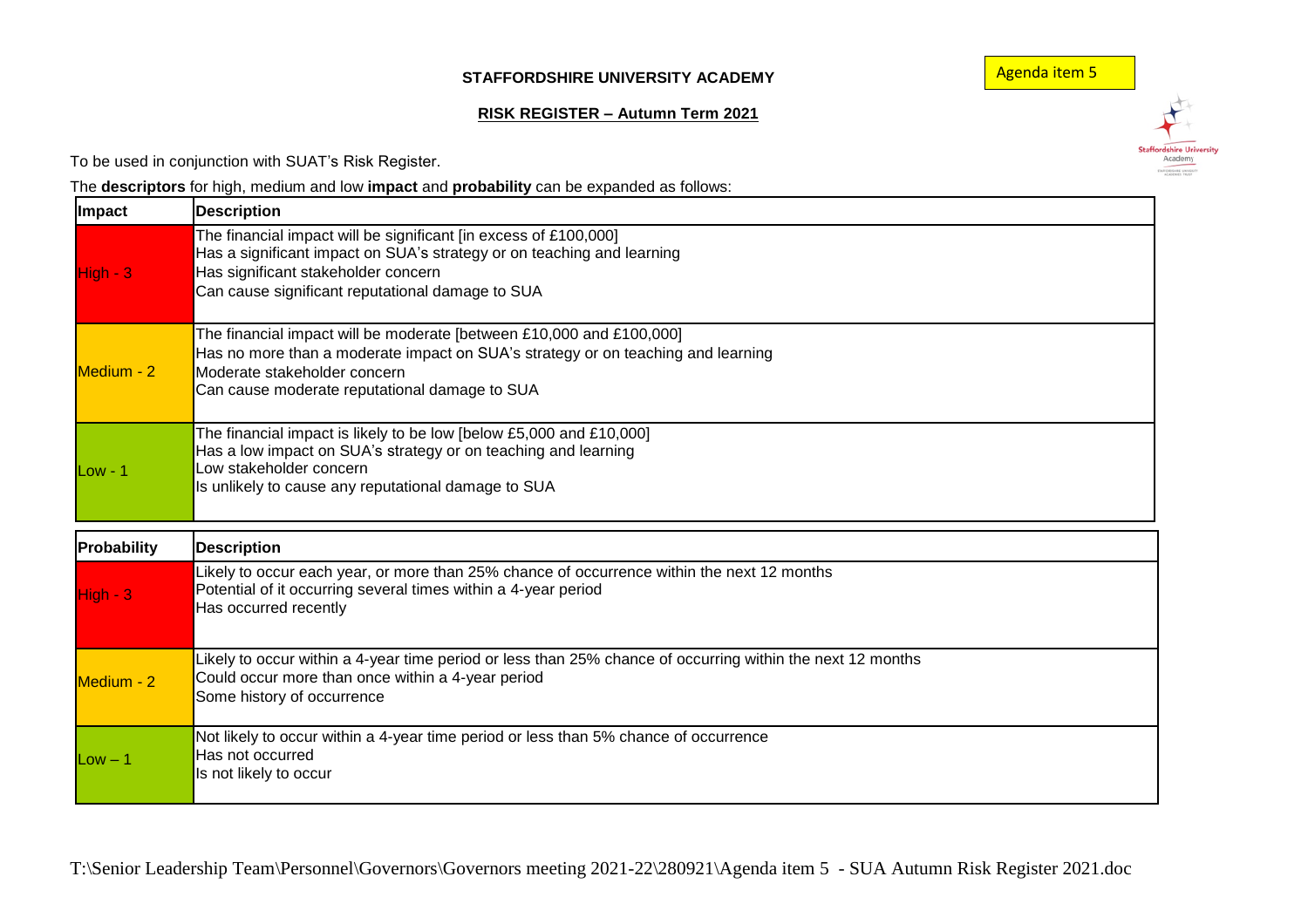## **Top 5 Risks**

- Stability of Staffing sustainability of academy leadership if the Principal or Vice-Principal were to leave and difficulty in recruiting quality to an academy requiring improvement particularly in core subjects
- Viability of SUA6th failure of SUA to recruit sufficient learners in sixth form to make it viable
- Reputation of the academy continued evidence of improved outcomes and recruitment of students into Year 7
- Staff wellbeing mental health, stress and wellbeing. As an academy requiring improvement, significant pressure on leadership team
- Failure to complete the changing room/toilet refurbishment on schedule.

| <b>Risk</b>                                                                                                                                                                                                                                             | <b>Risk Consequences</b>                                                                                                                                                                                                                                                                                                                                                                                                       | <b>Risk Score-</b><br>Impact and<br>Probability | <b>Existing internal controls and evidence</b>                                                                                                                                                                                                                                                                                                                                                                                                                                                                                                                                                                                                                                                                                                                                                                                                                                                                                                                                                               | Response<br>(transfer,<br>tolerate,<br>treat, or<br>terminate) | Details of actions required to improve controls                                                                                                                                                          | Person<br>responsible |
|---------------------------------------------------------------------------------------------------------------------------------------------------------------------------------------------------------------------------------------------------------|--------------------------------------------------------------------------------------------------------------------------------------------------------------------------------------------------------------------------------------------------------------------------------------------------------------------------------------------------------------------------------------------------------------------------------|-------------------------------------------------|--------------------------------------------------------------------------------------------------------------------------------------------------------------------------------------------------------------------------------------------------------------------------------------------------------------------------------------------------------------------------------------------------------------------------------------------------------------------------------------------------------------------------------------------------------------------------------------------------------------------------------------------------------------------------------------------------------------------------------------------------------------------------------------------------------------------------------------------------------------------------------------------------------------------------------------------------------------------------------------------------------------|----------------------------------------------------------------|----------------------------------------------------------------------------------------------------------------------------------------------------------------------------------------------------------|-----------------------|
| Staffing $-$<br>sustainability<br>of academy<br>leadership if<br>the Principal<br>or Vice-<br>Principal were<br>to leave and<br>difficulty in<br>recruiting<br>quality to an<br>academy<br>requiring<br>improvement<br>particularly in<br>core subjects | Lessons do not typically demonstrate<br>consistent use of the pillars of Mastery<br>Impact on budget of offering recruitment<br>and retention or TLR's<br>National shortage of quality teachers,<br>especially in core subjects<br>Failed recruitment attempts to recruit<br>strong middle leaders<br>Heads of Year not performing consistently<br>Loss of stable leadership should the<br>Principal or Vice-Principal depart. | $3x^2 = 6$                                      | Recruitment and retention deployed<br>Restructure of faculty groups of subjects<br>Wellbeing measures<br>Developmental approach to T&L including: -<br>- Cheque books<br>- Reflective learning journals<br>- Developmental support plans<br>- Mastery approach<br>- Significant increase in staff CPD<br>National TES advertising for all teaching positions (silver<br>package and occasional gold). All posts are promoted on<br>SUA and SUAT websites. NQT posts are also advertised<br>through the SUA website and Universities e.g. Newman<br>and Wolverhampton<br>Social media advertising is used as well as adverts in local<br>shops for non-teaching posts.<br>DfE recruitment site now in use<br>Provision for CPD and professional support for the<br>Principal and Vice-Principal<br>Restructure of Heads of Year has taken place to improve<br>accountability.<br>A staff well-being committee has been established, making<br>recommendations to SLT on ways to improve staff well-<br>being. | Treat                                                          | Continue to explore wellbeing provision and<br>opportunities for feedback from colleagues.<br>Continue with wellbeing-specific communication such<br>as the wellbeing bulletin launched during lockdown. | <b>SLT</b>            |
| Failure of                                                                                                                                                                                                                                              | Significant financial risk                                                                                                                                                                                                                                                                                                                                                                                                     | $2 \times 2 = 4$                                | Admissions policy, marketing strategy, open evenings,                                                                                                                                                                                                                                                                                                                                                                                                                                                                                                                                                                                                                                                                                                                                                                                                                                                                                                                                                        | Treat                                                          | ADP to drive academy progress forward                                                                                                                                                                    | <b>SLT</b>            |

T:\Senior Leadership Team\Personnel\Governors\Governors meeting 2021-22\280921\Agenda item 5 - SUA Autumn Risk Register 2021.doc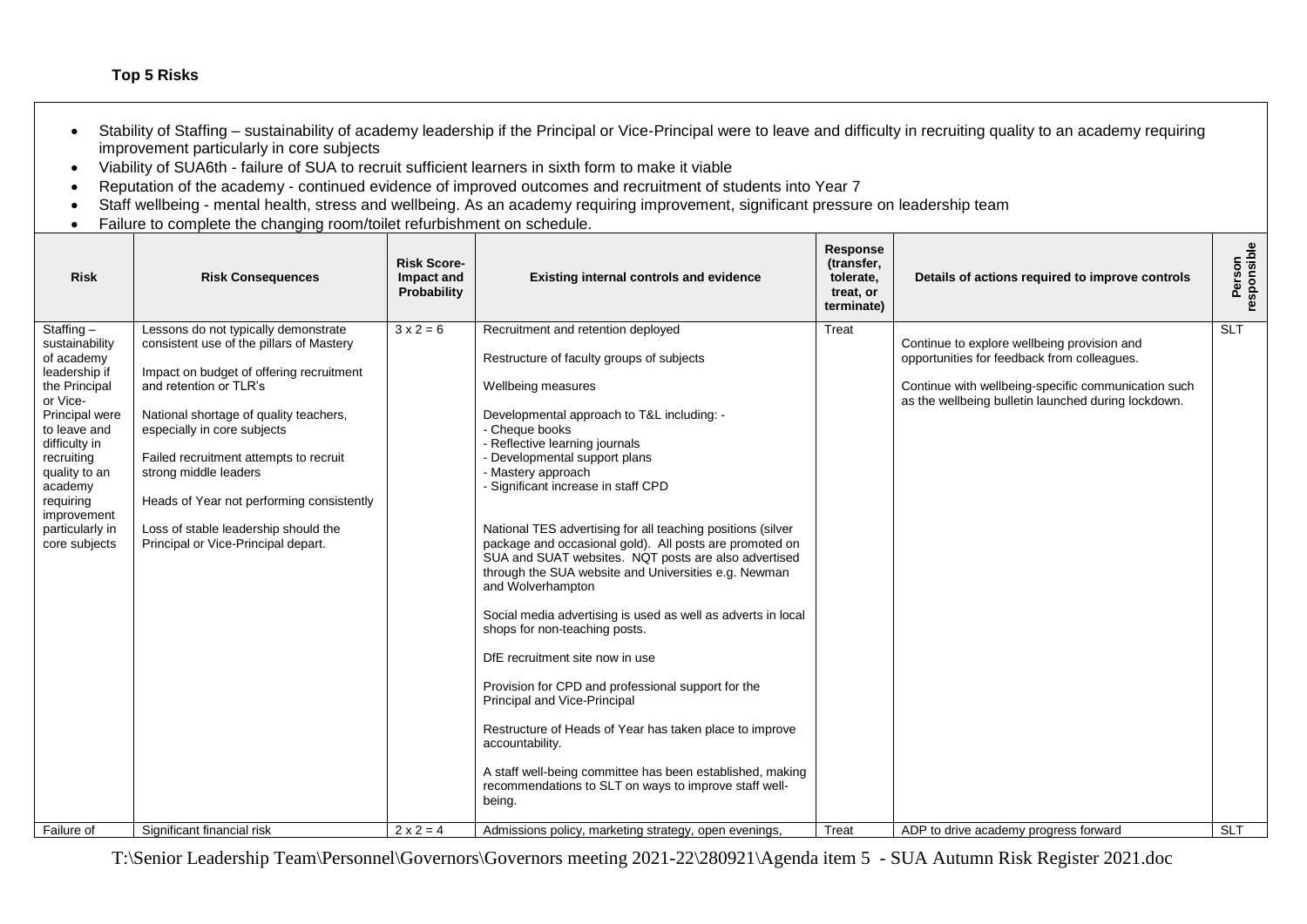| SUA6 to<br>recruit<br>sufficient<br>learners to<br>make it viable<br>and react<br>accordingly to<br>the<br>requirement of<br>our<br>stakeholders       | Risk that the confidence of beneficiaries is<br>diminished<br>Risk that the confidence of stakeholders is<br>diminished<br>Risk that competitors make a more<br>attractive offer to beneficiaries<br>Risk that stakeholders fail to differentiate<br>between our academy and its rivals<br>Risk that stakeholders and beneficiaries<br>do not consider SUA's service to be<br>valuable and of high quality<br>Reduction in number of subjects it is viable<br>to offer<br>Closure of 6 <sup>th</sup> form could undermine part of<br>raison d'etre of Trust to provide education<br>4-18yrs and progression onto University |                                      | open mornings, press releases, website, social media<br>marketing<br>Clear bursary policy in place to support students who<br>require financial assistance<br>Effective networking with local FE providers<br>Develop unique selling point for SUA - LEADERSHIP<br>Continued independent IAG meetings held regularly within<br>the academy<br>Marketing campaign: -<br>Increased profile of SUA6 with KS4 students and their<br>parents through newsletter and face to face contact<br>Posters around the academy promoting the benefits of<br>post 16 at SUA<br>ADP to drive academy progress forward<br>Improved Ofsted rating<br>Hednesford Sports Education launched in September<br>2021.<br>Increased SUA6 student presence in whole academy<br>activities i.e. subject mentors and raise and give events<br>Investigation of further links for the sixth form and of other<br>opportunities to engage students to continue to raise |                   | Improvements to reputation management<br>Incentives being offered i.e. prize draw for attendance<br>at sixth form Open Evening<br>Make use of Plink Fizz marketing through SUA                                                                                                                                                                                                                                                                                                                                                                                                                                                                                                                                                                                                           | All<br>staff                               |
|--------------------------------------------------------------------------------------------------------------------------------------------------------|-----------------------------------------------------------------------------------------------------------------------------------------------------------------------------------------------------------------------------------------------------------------------------------------------------------------------------------------------------------------------------------------------------------------------------------------------------------------------------------------------------------------------------------------------------------------------------------------------------------------------------|--------------------------------------|--------------------------------------------------------------------------------------------------------------------------------------------------------------------------------------------------------------------------------------------------------------------------------------------------------------------------------------------------------------------------------------------------------------------------------------------------------------------------------------------------------------------------------------------------------------------------------------------------------------------------------------------------------------------------------------------------------------------------------------------------------------------------------------------------------------------------------------------------------------------------------------------------------------------------------------------|-------------------|------------------------------------------------------------------------------------------------------------------------------------------------------------------------------------------------------------------------------------------------------------------------------------------------------------------------------------------------------------------------------------------------------------------------------------------------------------------------------------------------------------------------------------------------------------------------------------------------------------------------------------------------------------------------------------------------------------------------------------------------------------------------------------------|--------------------------------------------|
| Reputation of<br>the academy -<br>continued<br>evidence of<br>improved<br>outcomes and<br>recruitment of<br>students into<br>Year 7<br>Staff wellbeing | Families discouraged from selecting SUA<br>as first choice secondary put off by<br>headline data if results dip<br>Impact on aspirations held by staff for<br>students, by students themselves and their<br>families<br>Low status of academy in comparison to<br>other local secondaries<br>Financial pressure in 21/22 due to reduced<br>income following Sept 2020 fall in number<br>on roll.<br>Staff absence due to work related stress                                                                                                                                                                                | $3 \times 3 = 9$<br>$2 \times 3 = 6$ | Many new initiatives introduced by the academy<br>Due to COVID19, rigorous line management meetings<br>have taken place to challenge grades and rankings in<br>order to produce student data that is accurate.<br>Inclusion work with local secondary to avoid exclusion.<br>Increase of primary transition work using social media<br>during the COVID19 lockdown.<br>Marketing strategy led by SLT and actively supported by<br>the admin team, including open evening events to promote<br>SUA and advertising/PR.<br>Increased staffing resource dedicated to marketing<br>Clear communication lines with current and prospective<br>parents are encouraged across all staff<br>Team stress risk assessment in place                                                                                                                                                                                                                   | Treat<br>Tolerate | EIP holding regular meetings with the Principal<br>On-going T & L strategies including:<br>* Internal training programme for staff & work with<br>outside organisations to develop best practice; Staff<br>coaching programme in place; Regular feedback to<br>staff; using developmental feedback from cheque<br>books. Calendared meetings at departmental and<br>faculty level to share best practice<br>Regular and clear communication about progress to<br>parents and increase use of Google Forms to gather<br>feedback<br>Gather feedback from parents at progress events and<br>analysis of this informs development<br>Clear communication lines with current and<br>prospective parents are encouraged across all staff<br>EIP and sponsor support / coaching / mentoring of | <b>SLT</b><br>All<br>staff<br><b>Board</b> |
| - mental                                                                                                                                               |                                                                                                                                                                                                                                                                                                                                                                                                                                                                                                                                                                                                                             |                                      |                                                                                                                                                                                                                                                                                                                                                                                                                                                                                                                                                                                                                                                                                                                                                                                                                                                                                                                                            |                   | Principal                                                                                                                                                                                                                                                                                                                                                                                                                                                                                                                                                                                                                                                                                                                                                                                |                                            |

T:\Senior Leadership Team\Personnel\Governors\Governors meeting 2021-22\280921\Agenda item 5 - SUA Autumn Risk Register 2021.doc